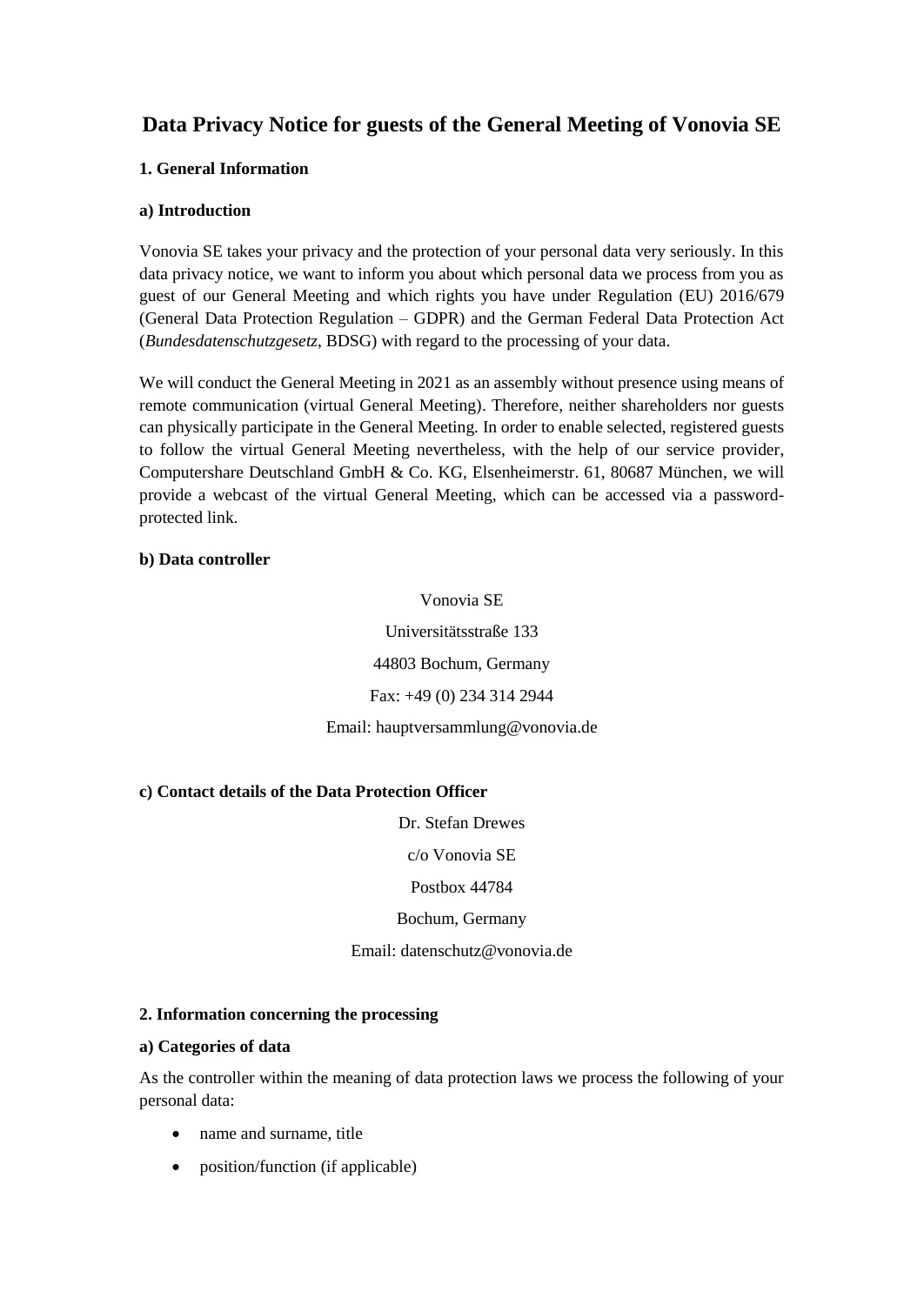- business name
- address
- email address
- If applicable, remarks (e.g. accompanying person of shareholder X at non-virtual General Meetings)

If you contact us, we additionally process the personal data required to answer the respective request, such as your telephone number or the content of your request.

If we broadcast a non-virtual General Meeting live on the Internet by means of video and audio transmission and you enter the recording area, this live broadcast will also include your appearance.

If you access the webcast of our (virtual) General Meeting, we also process the access password, which we will send you after registration, and the access data required for the operation of our webcast, which your browser automatically transmits to us when you access the website (e.g. IP address, data retrieved or requested; date and time of access; notification whether the request was successful; type of web browser used). If we use cookies in the provision of the webcast, we will only do so if this is necessary for the operation of the webcast or if you have given your consent. We will inform you separately about the use of cookies on the website on which you will find our webcast.

# **b) Purpose and legal basis of the processing**

We process the data described under a) in order to be able to prepare, conduct and follow up our General Meeting as a non-public event and to ensure that only authorized persons can exercise their rights to participate. In particular, we compile a guest list, send out guest tickets or access data (also via email), carry out admission/access controls and document your presence as a guest at the General Meeting. With respect to a virtual General Meeting, we process your data to ensure that only selected guests can follow the video and audio transmission of the virtual General Meeting. The legal basis for the processing of your personal data is Article 6(1)(f) GDPR. Our legitimate interest lies in, if applicable, exercising our property rights, protecting the voting rights of our shareholders and ensuring an orderly course of the General Meeting. Without this processing of your personal data, you cannot participate as guest in the General Meeting.

We process the data described under a), which you provide us in the course of contacting us, in order to be able to process and solve your request. The legal basis for the processing is Article 6(1)(f) GDPR. Our legitimate interest is to provide a functioning customer contact.

The entire General Meeting may be broadcast live and publicly accessible on the Internet by means of video and audio transmission. Possibly, a recording of the virtual or non-virtual General Meeting will be made until the end of the speech of the Management Board, which will be made publicly available on the Internet on demand after the end of the General Meeting. Beyond this, neither image nor sound recordings will be made. To the extent you enter the recording area during recording activities at a non-virtual General Meeting, this live broadcast or the respective recording will include your appearance. The legal basis for this processing is Article 6(1)(f) GDPR. Our legitimate interest is to enable interested shareholders and the public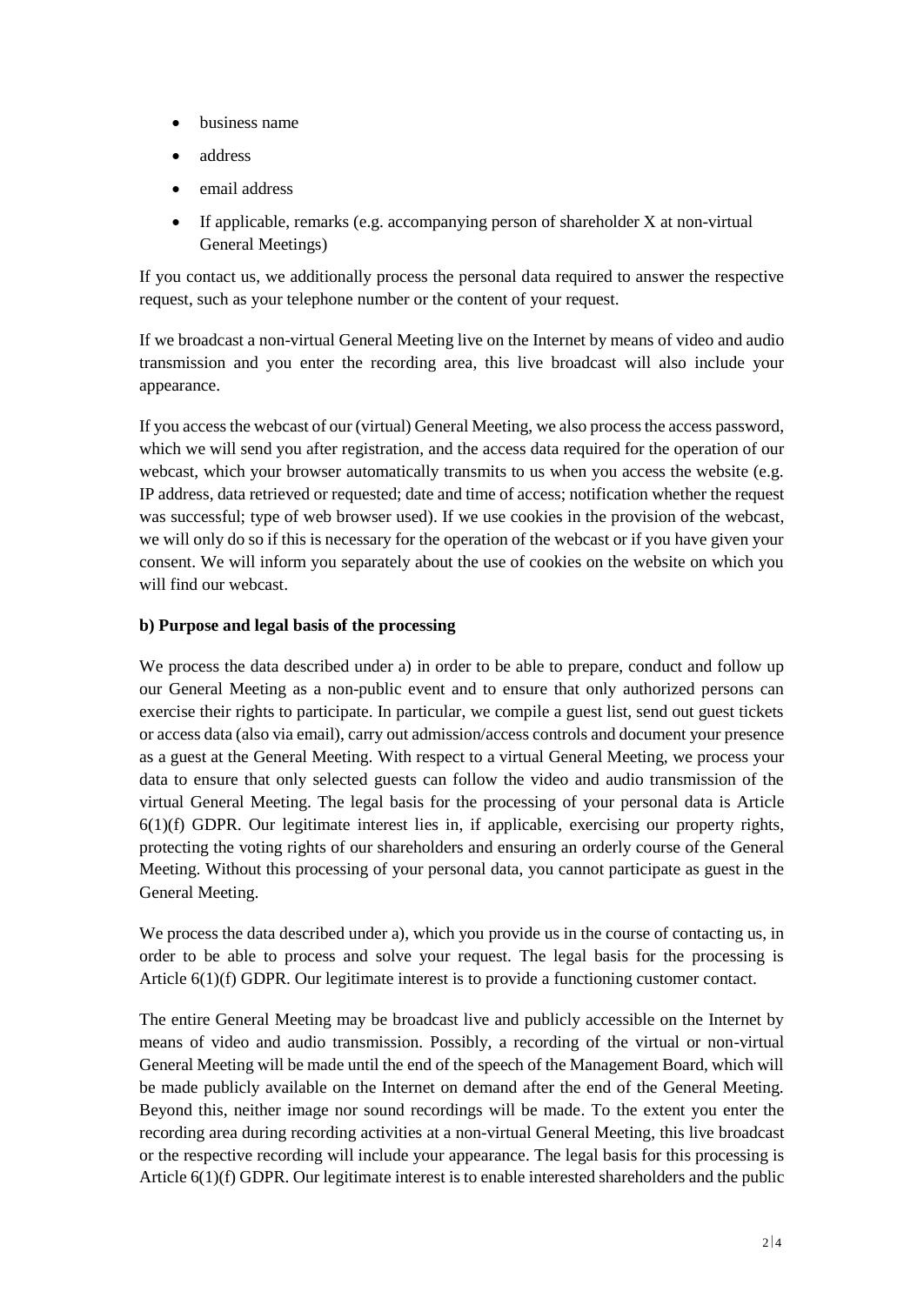to follow the General Meeting via the Internet in accordance with the express permission in the German Stock Corporation Act and our by-laws.

The processing of access data, device information and necessary cookies as described under a) is necessary to technically provide the webcast of the (virtual) General Meeting, as well as for misuse detection and troubleshooting. In this respect, we have a legitimate interest in providing this webcast to you as guest in order to follow the virtual General Meeting without physical presence. The legal basis for this processing is Article 6(1)(f) GDPR.

# **c) Recipients and categories of recipients of personal data**

As part of the preparation, conduct and follow-up of General Meetings, we commission service providers who receive personal data from data subjects (e.g. for the provision of the webcast of the virtual General Meeting; printing companies for sending General Meeting documents, security services for admission controls).

Our service providers only receive such personal data from us that is necessary for the performance of the commissioned service, and they process the data exclusively on behalf and in accordance with the instructions of Vonovia SE. All our employees and all employees of external service providers who have access to and/or process personal data are obliged to treat this data confidentially.

# **3. Data sources**

We receive your data either directly from you, in particular if you yourself have applied for an admission as guest (e.g. as a representative of the media or public authorities), from one of our shareholders requesting your admission as a guest, or, if applicable, in the course of our business from internal or external sources, some of which are publicly accessible.

# **4. Storage period**

In principle, we anonymise or delete personal data if it is no longer required for the abovementioned purposes and if the anonymising or deleting does not conflict with legal requirements for proof and storage (e.g. under the German Stock Corporation Act, the German Commercial Code, the German Tax Code or other legal provisions).

Please contact our data protection officer if you have further questions about the storage period.

# **5. Rights of data subjects**

As a data subject, you can contact our data protection officer named in 1. c) in order to exercise your legal rights in accordance with the GDPR. If the legal requirements are met, you may be entitled to the following rights: